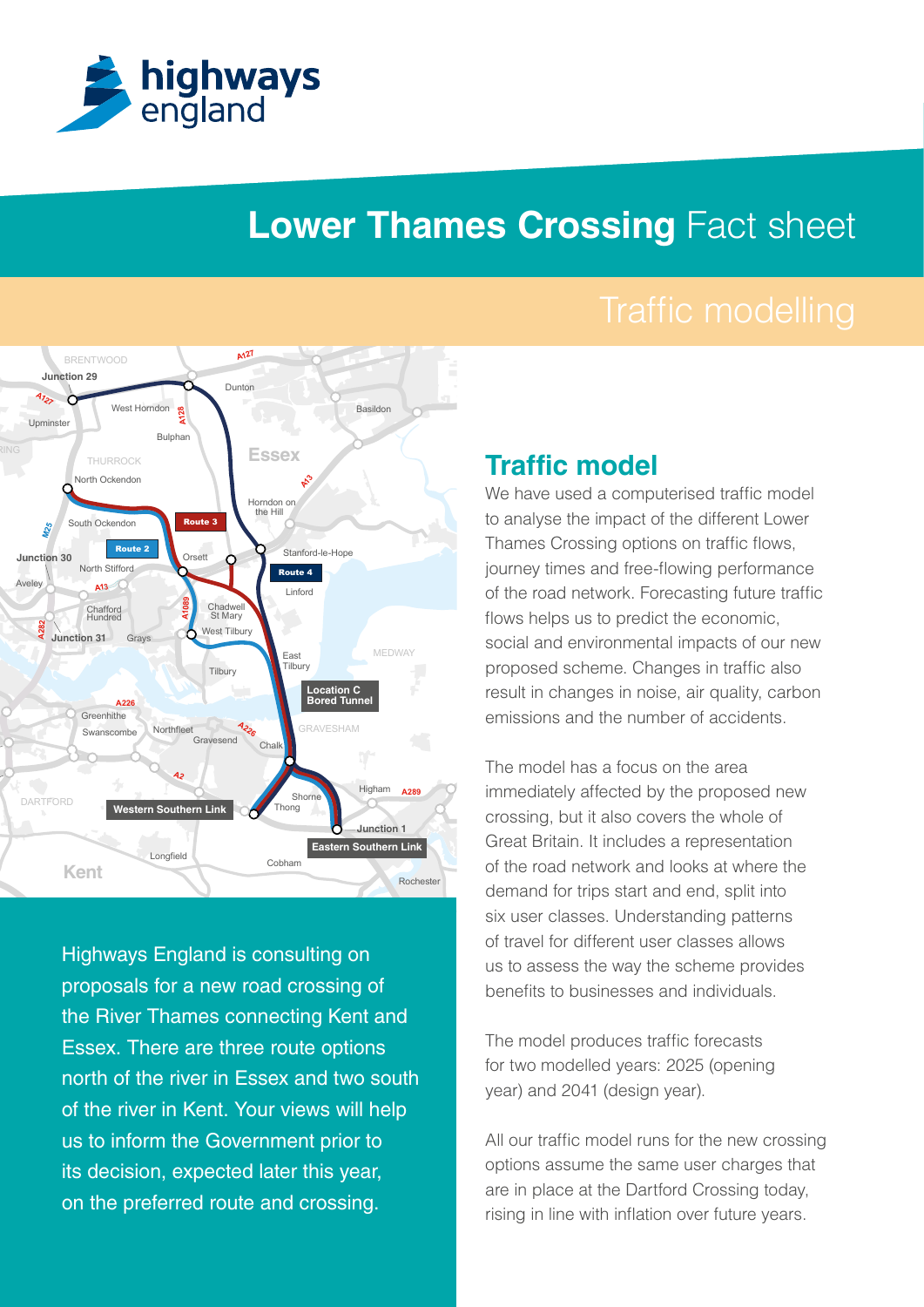The model is made up of:

- $\blacksquare$  a demand model which forecasts trips based on the reasons for travelling, travel costs and assumptions about travellers' behavioural response to travel costs.
- $\blacksquare$  an assignment model which splits the trips according to the route they take through the network and then calculates the cost of travelling via each route.

Our model represents the latest developments and highway information and includes information from Transport for London's Highway Assessment Model (LOHAM) to ensure we accurately take account of traffic in London.

## **Traffic forecasts**

The forecast of future traffic flows takes account of:

- National economic growth
- **Planned local housing and employment** developments and changes to the road network that are near certain and more than likely to proceed

As part of our appraisal process, we have looked at what the traffic situation at Dartford and on the surrounding network would be like in future years if we did nothing; the 'without scheme' scenario.

Traffic volumes at the existing crossing were on average 141,000 per day in 2014, regularly exceeding its design capacity. Our traffic model predicts that, without a new crossing, these traffic volumes will increase to 159,300 per day by 2025 and 163,000 per day by 2041. Such growth is partly due to improvements introduced by Dart Charge and by the anticipated increase in regional traffic. Our analysis of these 'without scheme' results also shows that traffic demand is being restricted, resulting in economic growth also being suppressed.

New transport schemes affect not only traffic, but also jobs, productivity and land development. They can bring wider economic and social benefits that have to be weighed up against possible impacts and changes to the environment and landscape.

Growth of traffic and development will not just increase congestion at the Dartford Crossing, it will worsen the flow of traffic on key approach roads such as the A2, M20, A13 and A127.



Our forecasts predict that a new crossing at Location C in its opening year in 2025 would carry 78,500 vehicles per day, and would reduce traffic at the Dartford Crossing by 14%. When added to the existing Dartford Crossing, total capacity across the Thames would increase by approximately 70% (as shown in the map above).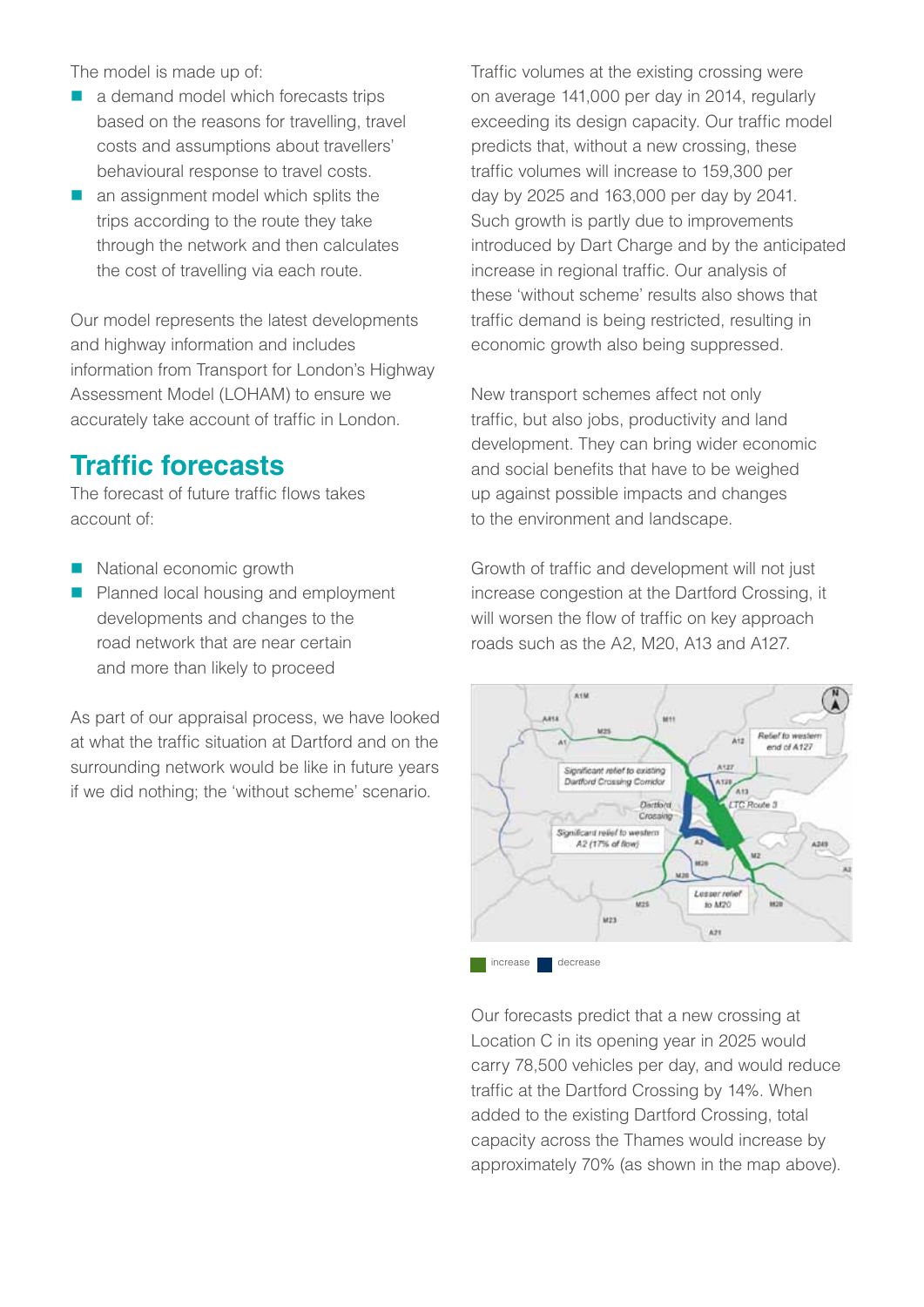The new route would also provide substantial journey time savings for local and longer distance traffic on the M25 and between Kent and Essex. It would create new connections between previously poorly served areas.

### **Network resilience**

Over 300 times a year the Dartford Crossing is partially or fully closed for around 27 minutes on average, due to incidents. Local roads are badly affected and, with only one crossing of the river east of London, road users have no alternative but to:

- $\blacksquare$  wait it out
- $\blacksquare$  use the Blackwall Tunnel 30 miles extra
- $\blacksquare$  take the long way round the M25 – 100 extra miles

It takes typically 3-5 hours for traffic to return to normal following a closure.

Building a new crossing at Location C would provide an entirely new crossing and additional connections to local roads. As such, it would provide road users with an alternative route in the event of incidents on the M25/A282 corridor and much greater operational flexibility.